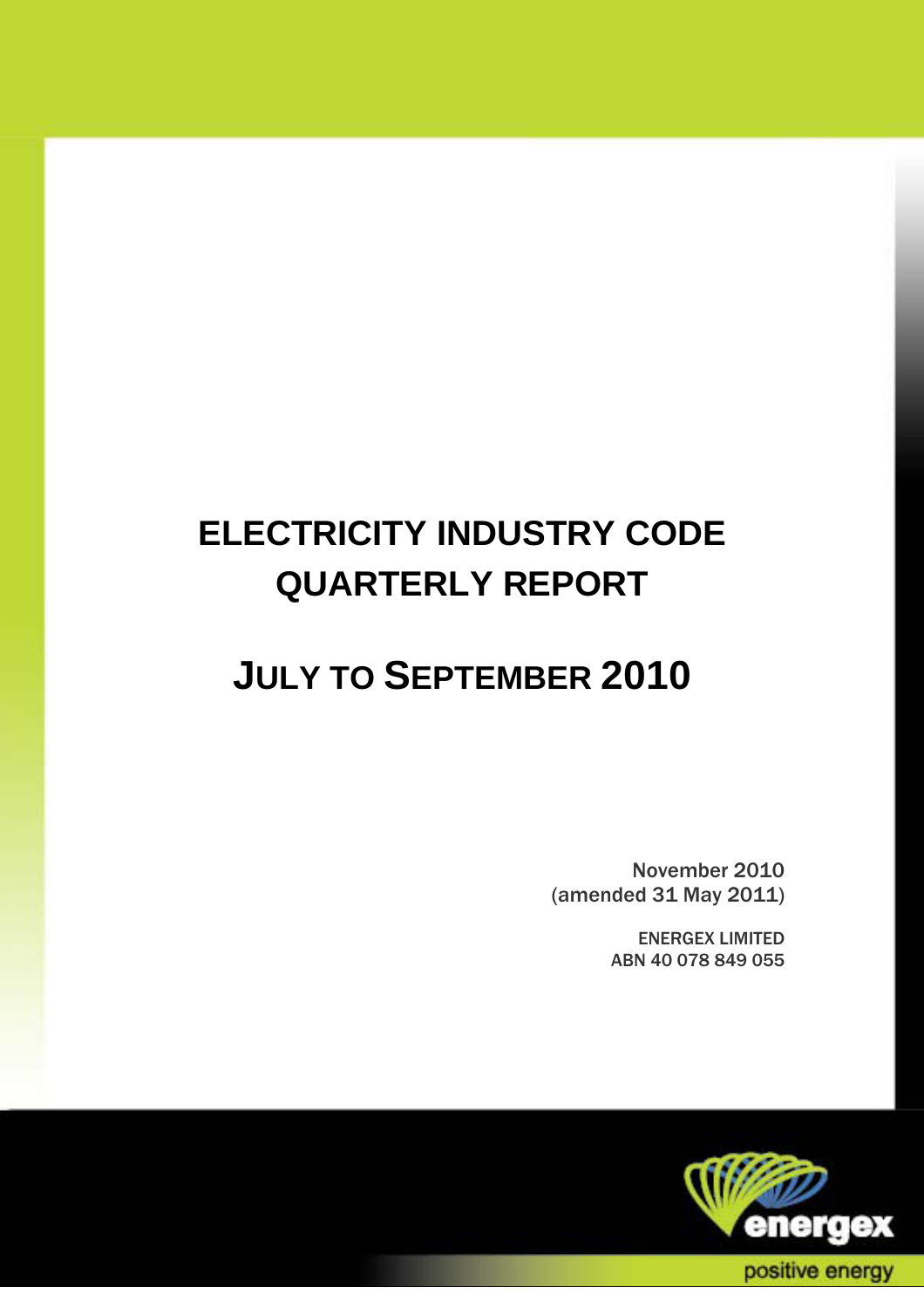

#### **TABLE OF CONTENTS**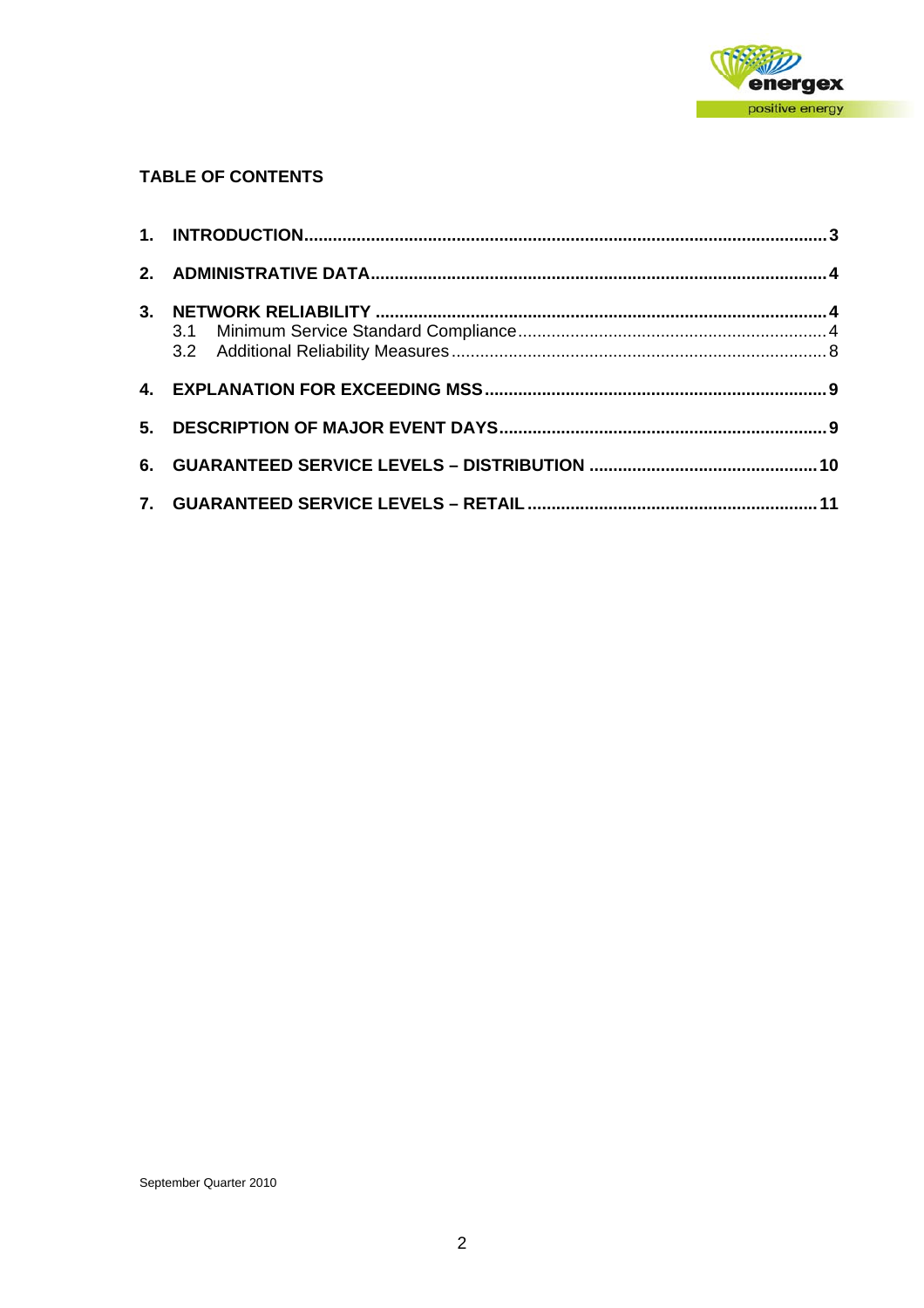

### **1. INTRODUCTION**

In response to the recommendations from the Electricity Distribution Service Delivery (EDSD – also referred to as the Somerville Report) inquiry, the Queensland Government introduced the Queensland Electricity Industry Code (Industry Code) under the *Electricity Act 1994* in January 2005.

Clause 2.6.2 of the Industry Code requires Queensland's distribution entities to submit to the Queensland Competition Authority (QCA) a report within two months of the end of each quarter detailing the following:

- i. compliance with minimum service standards outlined in clause 2.4 of the Industry Code, including:
	- (a) performance against the SAIDI and SAIFI limits, by feeder type, including those interruptions listed in clause 2.4.3 of the Industry Code;
	- (b) performance against the SAIDI and SAIFI limits, by feeder type, excluding those interruptions listed in clause 2.4.3 of the Industry Code;
	- (c) details of the interruptions excluded under clause 2.4.3, including the number of minutes and interruptions excluded by feeder type and category of exclusion;
	- (d) description of any major event days; and
	- (e) the explanation of reasons for the distribution entity exceeding (where applicable) those minimum service standards and proposals to improve performance;
- ii. compliance with the guaranteed service levels (GSLs), including:
	- (a) the number of GSL payments given by category and the amount of such rebates;
	- (b) the number of GSL payment claims by category; and
	- (c) the number of rejected GSL payment claims by category; and
- iii. any other matter reasonably notified by the QCA.

The reported information is for the period July to September 2010 and the financial year to date figures as at the end of September 2010.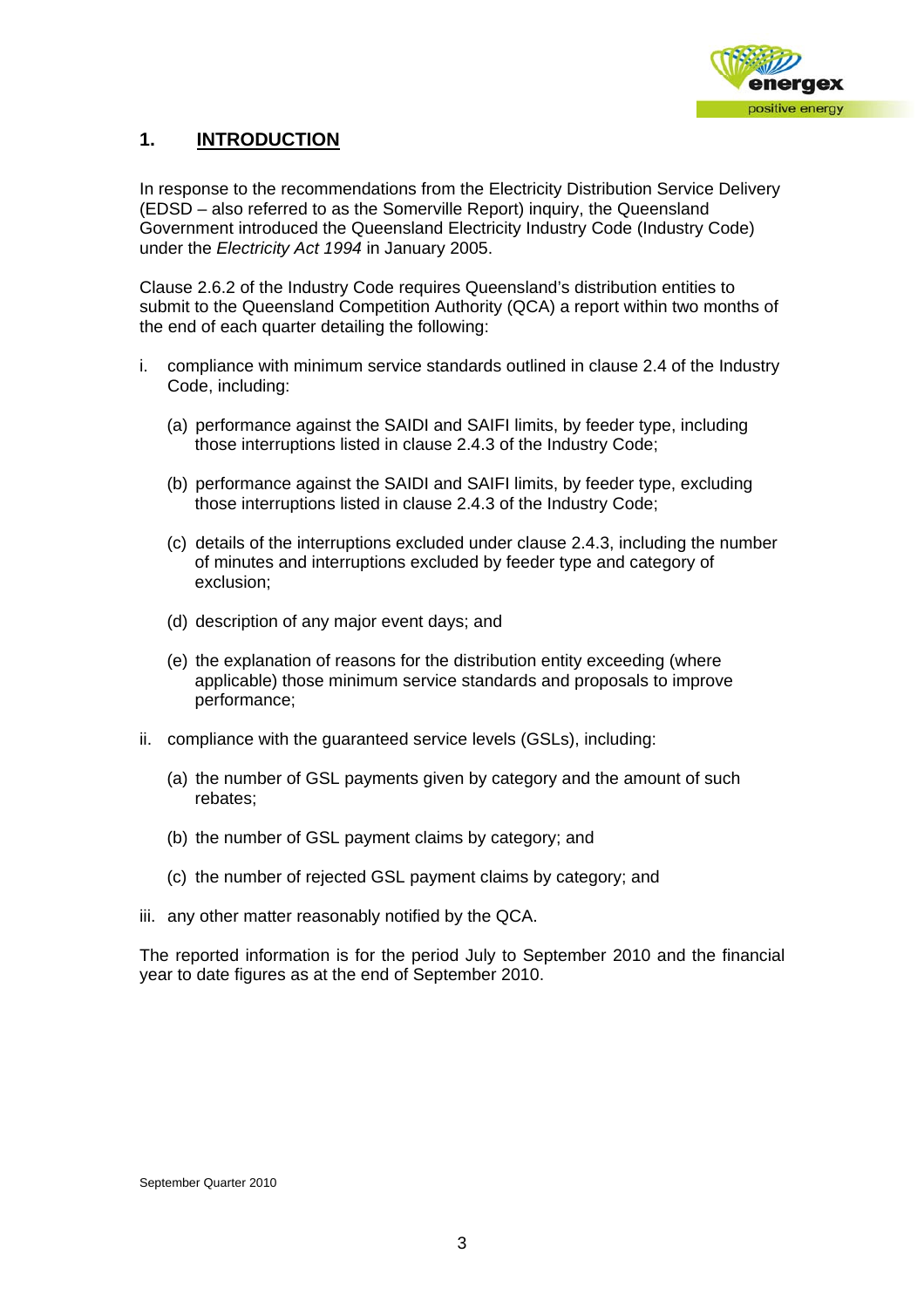

#### **2. ADMINISTRATIVE DATA**

| <b>Measure</b>                               | Units | Value                  |
|----------------------------------------------|-------|------------------------|
| <b>Distribution Network Service Provider</b> | name  | <b>ENERGEX Limited</b> |
| First day of reporting period                | date  | 01-07-2010             |
| Last day of reporting period                 | date  | 30-09-2010             |

## **3. NETWORK RELIABILITY<sup>i</sup>**

## **3.1 Minimum Service Standard Compliance**

| <b>Measure</b>                                                 | <b>September Quarter 2010</b> | <b>Financial year to date</b> | <b>MSS</b><br>2010-11 |
|----------------------------------------------------------------|-------------------------------|-------------------------------|-----------------------|
| System Average Interruption Duration Index (SAIDI) - (minutes) |                               |                               |                       |
| Total (Including Exclusions & Major Event Days <sup>ii</sup> ) | 24.829                        | 24.829                        |                       |
| Central business district                                      | 0.524                         | 0.524                         |                       |
| Urban                                                          | 18.293                        | 18.293                        |                       |
| Short rural                                                    | 45.148                        | 45.148                        |                       |
| Long rural                                                     | na                            | na                            |                       |
| <b>Generation &amp; Transmission</b>                           | 0.000                         | 0.000                         |                       |
| Central business district                                      | 0.000                         | 0.000                         |                       |
| Urban                                                          | 0.000                         | 0.000                         |                       |
| Short rural                                                    | 0.000                         | 0.000                         |                       |
| Long rural                                                     | na                            | na                            |                       |
| <b>NEMMCO</b> direction                                        | 0.000                         | 0.000                         |                       |
| Central business district                                      | 0.000                         | 0.000                         |                       |
| Urban                                                          | 0.000                         | 0.000                         |                       |
| Short rural                                                    | 0.000                         | 0.000                         |                       |
| Long rural                                                     | na                            | na                            |                       |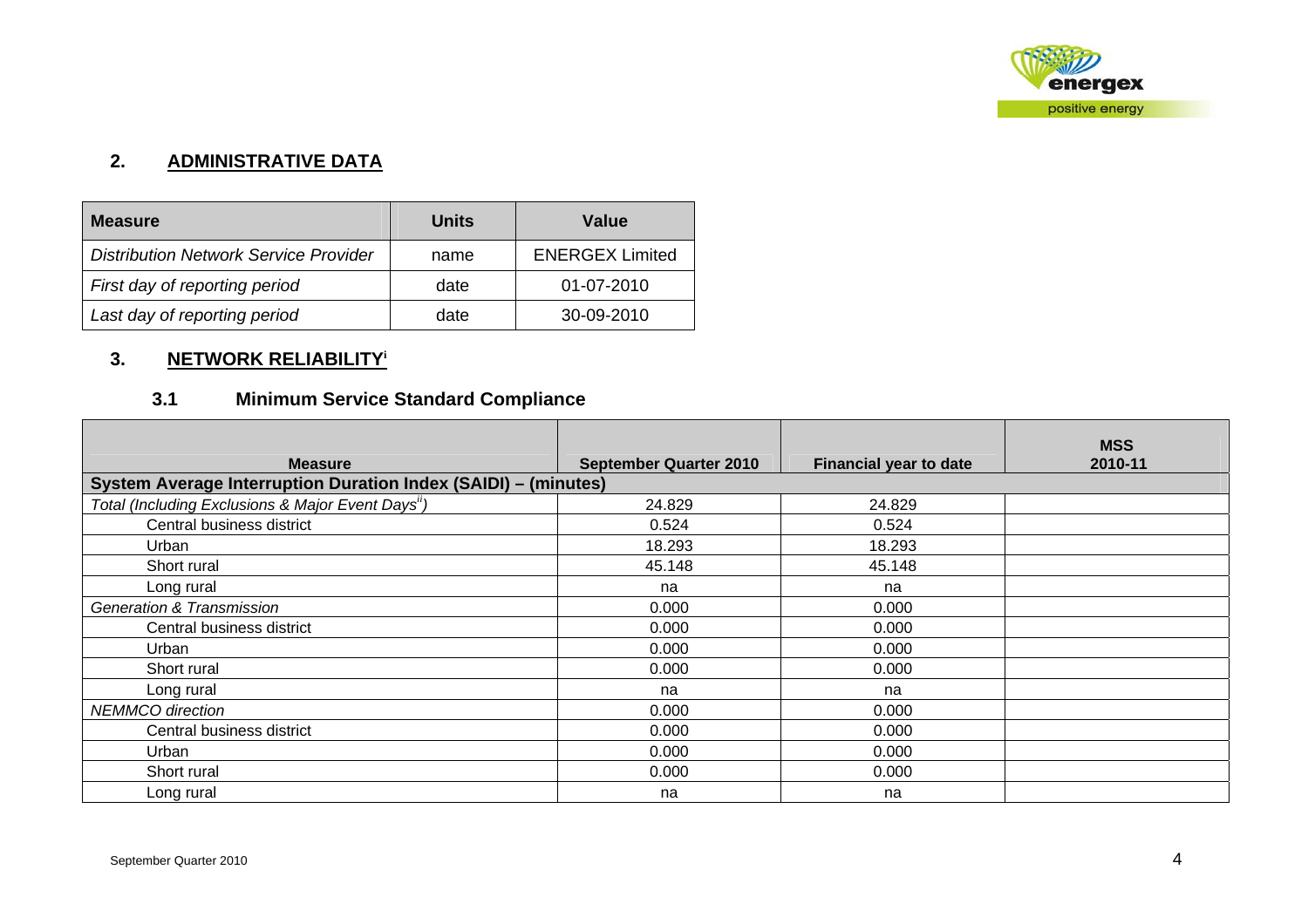

| <b>Measure</b>                            | <b>September Quarter 2010</b> | <b>Financial year to date</b> | <b>MSS</b><br>2010-11 |
|-------------------------------------------|-------------------------------|-------------------------------|-----------------------|
| Automatic load shedding                   | 0.000                         | 0.000                         |                       |
| Central business district                 | 0.000                         | 0.000                         |                       |
| Urban                                     | 0.000                         | 0.000                         |                       |
| Short rural                               | 0.000                         | 0.000                         |                       |
| Long rural                                | na                            | na                            |                       |
| <b>Customer Caused Interruptions</b>      | 0.006                         | 0.006                         |                       |
| Central business district                 | 0.000                         | 0.000                         |                       |
| Urban                                     | 0.008                         | 0.008                         |                       |
| Short rural                               | 0.003                         | 0.003                         |                       |
| Long rural                                | na                            | na                            |                       |
| Authorised Interruption for Public Safety | 0.056                         | 0.056                         |                       |
| Central business district                 | 0.000                         | 0.000                         |                       |
| Urban                                     | 0.075                         | 0.075                         |                       |
| Short rural                               | 0.000                         | 0.000                         |                       |
| Long rural                                | na                            | na                            |                       |
| <b>Major Event Days</b>                   | 0.000                         | 0.000                         |                       |
| Central business district                 | 0.000                         | 0.000                         |                       |
| Urban                                     | 0.000                         | 0.000                         |                       |
| Short rural                               | 0.000                         | 0.000                         |                       |
| Long rural                                | na                            | na                            |                       |
| Total exclusions                          | 0.063                         | 0.063                         |                       |
| Central business district                 | 0.000                         | 0.000                         |                       |
| Urban                                     | 0.083                         | 0.083                         |                       |
| Short rural                               | 0.003                         | 0.003                         |                       |
| Long rural                                | na                            | na                            |                       |
| Distribution system                       | 24.767                        | 24.767                        |                       |
| Central business district                 | 0.524                         | 0.524                         | 15.000                |
| Urban                                     | 18.210                        | 18.210                        | 106.000               |
| Short rural                               | 45.146                        | 45.146                        | 218.000               |
| Long rural                                | na                            | na                            |                       |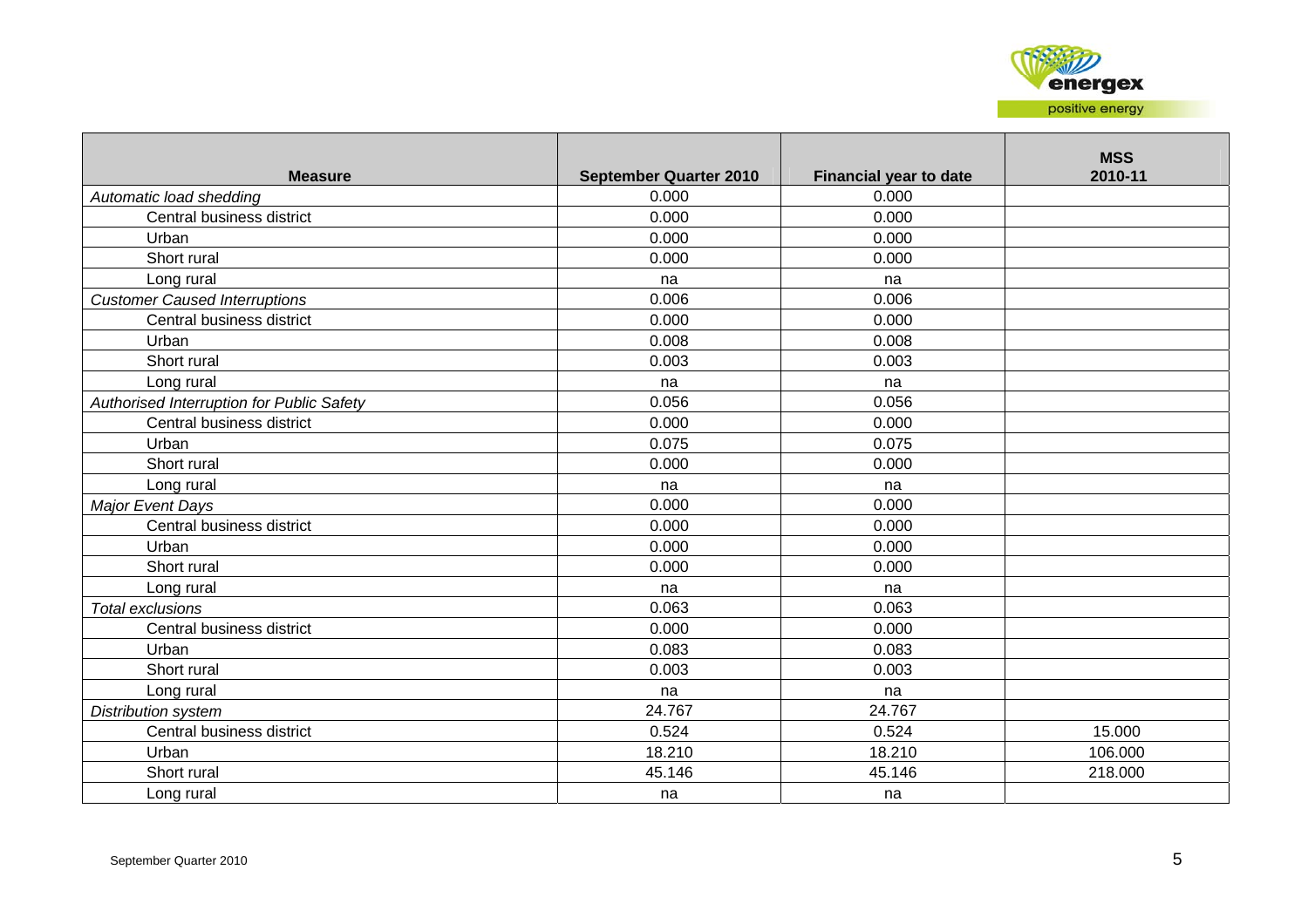

| <b>Measure</b>                                                                  | <b>September Quarter 2010</b> | <b>Financial year to date</b> | <b>MSS</b><br>2010-11 |
|---------------------------------------------------------------------------------|-------------------------------|-------------------------------|-----------------------|
| System Average Interruption Frequency Index (SAIFI) - (number of interruptions) |                               |                               |                       |
| Total (Including Exclusions & Major Event Days <sup>iii</sup> )                 | 0.300                         | 0.300                         |                       |
| Central business district                                                       | 0.003                         | 0.003                         |                       |
| Urban                                                                           | 0.222                         | 0.222                         |                       |
| Short rural                                                                     | 0.541                         | 0.541                         |                       |
| Long rural                                                                      | na                            | na                            |                       |
| <b>Generation &amp; Transmission</b>                                            | 0.000                         | 0.000                         |                       |
| Central business district                                                       | 0.000                         | 0.000                         |                       |
| Urban                                                                           | 0.000                         | 0.000                         |                       |
| Short rural                                                                     | 0.000                         | 0.000                         |                       |
| Long rural                                                                      | na                            | na                            |                       |
| <b>NEMMCO</b> direction                                                         | 0.000                         | 0.000                         |                       |
| Central business district                                                       | 0.000                         | 0.000                         |                       |
| Urban                                                                           | 0.000                         | 0.000                         |                       |
| Short rural                                                                     | 0.000                         | 0.000                         |                       |
| Long rural                                                                      | na                            | na                            |                       |
| Automatic load shedding                                                         | 0.000                         | 0.000                         |                       |
| Central business district                                                       | 0.000                         | 0.000                         |                       |
| Urban                                                                           | 0.000                         | 0.000                         |                       |
| Short rural                                                                     | 0.000                         | 0.000                         |                       |
| Long rural                                                                      | na                            | na                            |                       |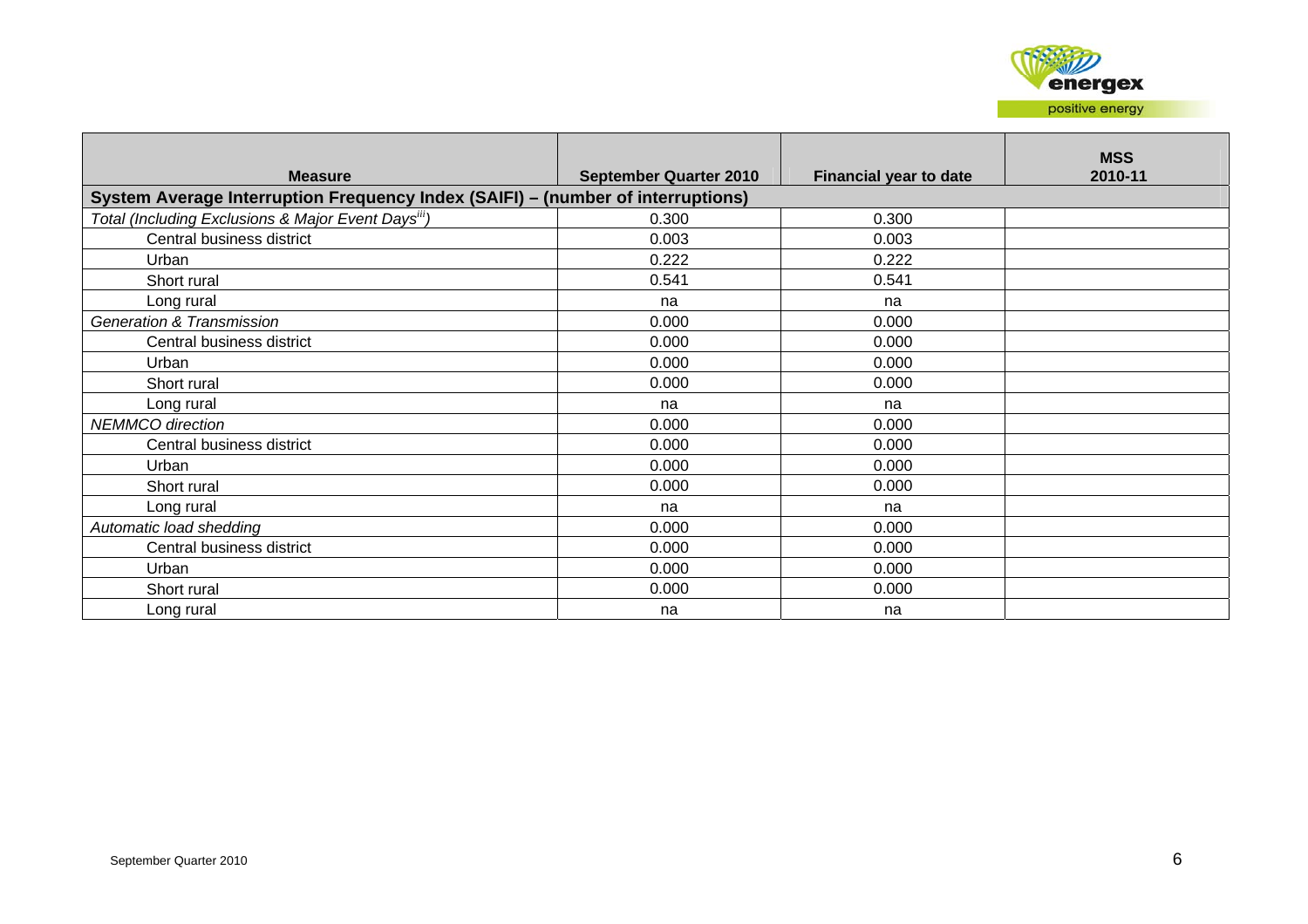| <b>Measure</b>                            | <b>September Quarter 2010</b> | <b>Financial year to date</b> | <b>MSS</b><br>2010-11 |
|-------------------------------------------|-------------------------------|-------------------------------|-----------------------|
| <b>Customer Caused Interruptions</b>      | 0.000                         | 0.000                         |                       |
| Central business district                 | 0.000                         | 0.000                         |                       |
| Urban                                     | 0.000                         | 0.000                         |                       |
| Short rural                               | 0.000                         | 0.000                         |                       |
| Long rural                                | na                            | na                            |                       |
| Authorised Interruption for Public Safety | 0.001                         | 0.001                         |                       |
| Central business district                 | 0.000                         | 0.000                         |                       |
| Urban                                     | 0.001                         | 0.001                         |                       |
| Short rural                               | 0.000                         | 0.000                         |                       |
| Long rural                                | na                            | na                            |                       |
| <b>Major Event Days</b>                   | 0.000                         | 0.000                         |                       |
| Central business district                 | 0.000                         | 0.000                         |                       |
| Urban                                     | 0.000                         | 0.000                         |                       |
| Short rural                               | 0.000                         | 0.000                         |                       |
| Long rural                                | na                            | na                            |                       |
| Total exclusions                          | 0.001                         | 0.001                         |                       |
| Central business district                 | 0.000                         | 0.000                         |                       |
| Urban                                     | 0.001                         | 0.001                         |                       |
| Short rural                               | 0.000                         | 0.000                         |                       |
| Long rural                                | na                            | na                            |                       |
| Distribution system                       | 0.300                         | 0.300                         |                       |
| Central business district                 | 0.003                         | 0.003                         | 0.150                 |
| Urban                                     | 0.221                         | 0.221                         | 1.260                 |
| Short rural                               | 0.541                         | 0.541                         | 2.460                 |
| Long rural                                | na                            | na                            |                       |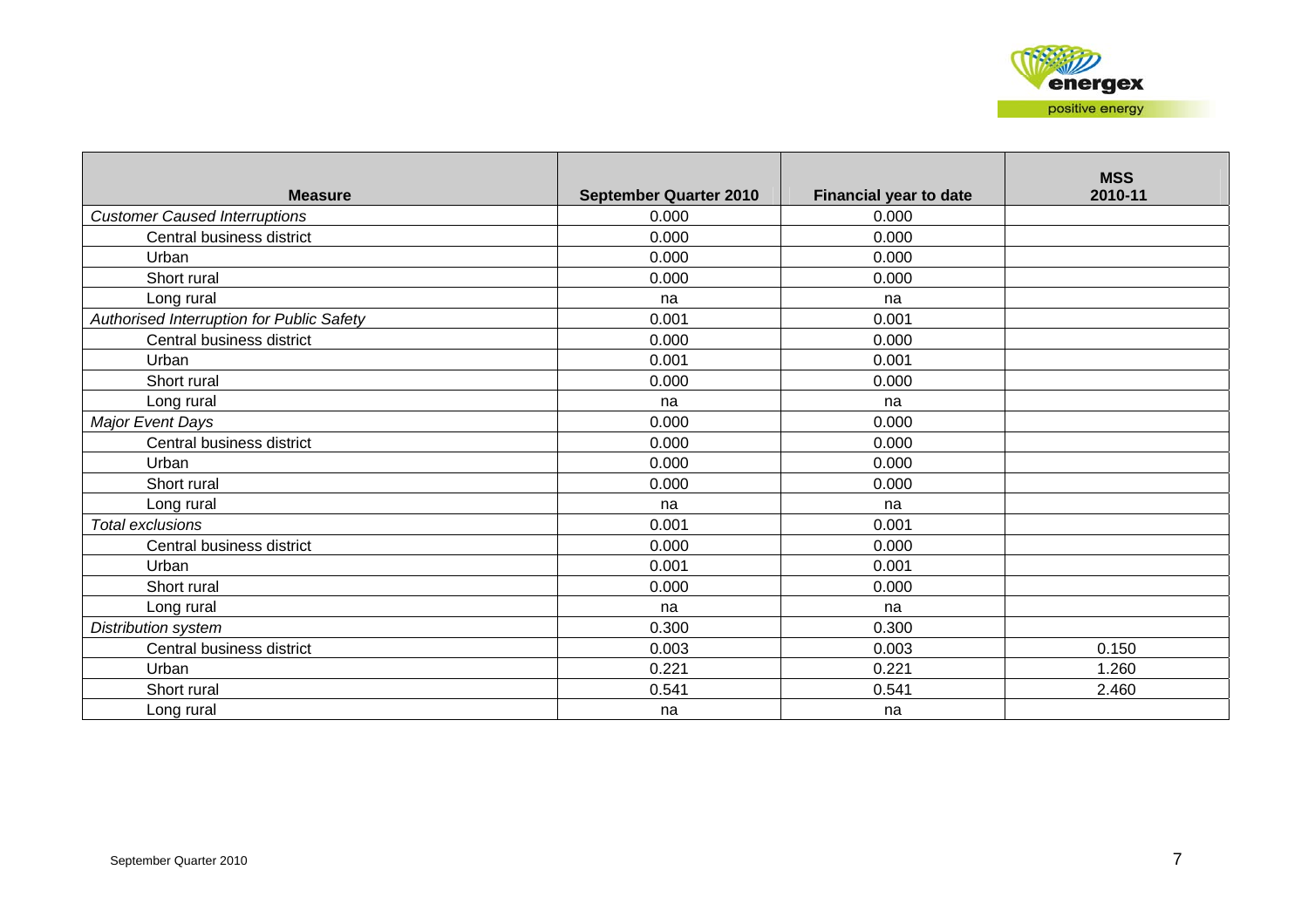

## **3.2 Additional Reliability Measures**

|                                      |              |                                                            | September 2010 Quarter                | <b>Year to Date</b>                    |                                       |  |
|--------------------------------------|--------------|------------------------------------------------------------|---------------------------------------|----------------------------------------|---------------------------------------|--|
| <b>Measure</b>                       | <b>Units</b> | <b>Value</b>                                               | <b>Value</b>                          | <b>Value</b>                           | <b>Value</b>                          |  |
|                                      |              | (before removal of<br>excluded events)                     | (after removal of<br>excluded events) | (before removal of<br>excluded events) | (after removal of<br>excluded events) |  |
|                                      |              | <b>System Average Interruption Duration Index (SAIDI)</b>  |                                       |                                        |                                       |  |
| <b>Planned Distribution system</b>   | minutes      | 9.393                                                      | 9.393                                 | 9.393                                  | 9.393                                 |  |
| <b>CBD</b>                           | minutes      | 0.074                                                      | 0.074                                 | 0.074                                  | 0.074                                 |  |
| Urban                                | minutes      | 6.805                                                      | 6.805                                 | 6.805                                  | 6.805                                 |  |
| <b>Short Rural</b>                   | minutes      | 17.201                                                     | 17.201                                | 17.201                                 | 17.201                                |  |
| <b>Unplanned Distribution system</b> | minutes      | 15.436                                                     | 15.374                                | 15.436                                 | 15.374                                |  |
| <b>CBD</b>                           | minutes      | 0.449                                                      | 0.449                                 | 0.449                                  | 0.449                                 |  |
| Urban<br>minutes                     |              | 11.488                                                     | 11.405                                | 11.488                                 | 11.405                                |  |
| <b>Short Rural</b>                   | minutes      | 27.947                                                     | 27.944                                | 27.947                                 | 27.944                                |  |
|                                      |              | <b>System Average Interruption Frequency Index (SAIFI)</b> |                                       |                                        |                                       |  |
| <b>Planned Distribution system</b>   | number       | 0.031                                                      | 0.031                                 | 0.031                                  | 0.031                                 |  |
| <b>CBD</b>                           | number       | 0.000                                                      | 0.000                                 | 0.000                                  | 0.000                                 |  |
| Urban                                | number       | 0.024                                                      | 0.024                                 | 0.024                                  | 0.024                                 |  |
| <b>Short Rural</b>                   | number       | 0.055                                                      | 0.055                                 | 0.055                                  | 0.055                                 |  |
| <b>Unplanned Distribution system</b> | number       | 0.269                                                      | 0.268                                 | 0.269                                  | 0.268                                 |  |
| <b>CBD</b>                           | number       | 0.003                                                      | 0.003                                 | 0.003                                  | 0.003                                 |  |
| Urban                                | number       | 0.198                                                      | 0.197                                 | 0.198                                  | 0.197                                 |  |
| <b>Short Rural</b>                   | number       | 0.486                                                      | 0.486                                 | 0.486                                  | 0.486                                 |  |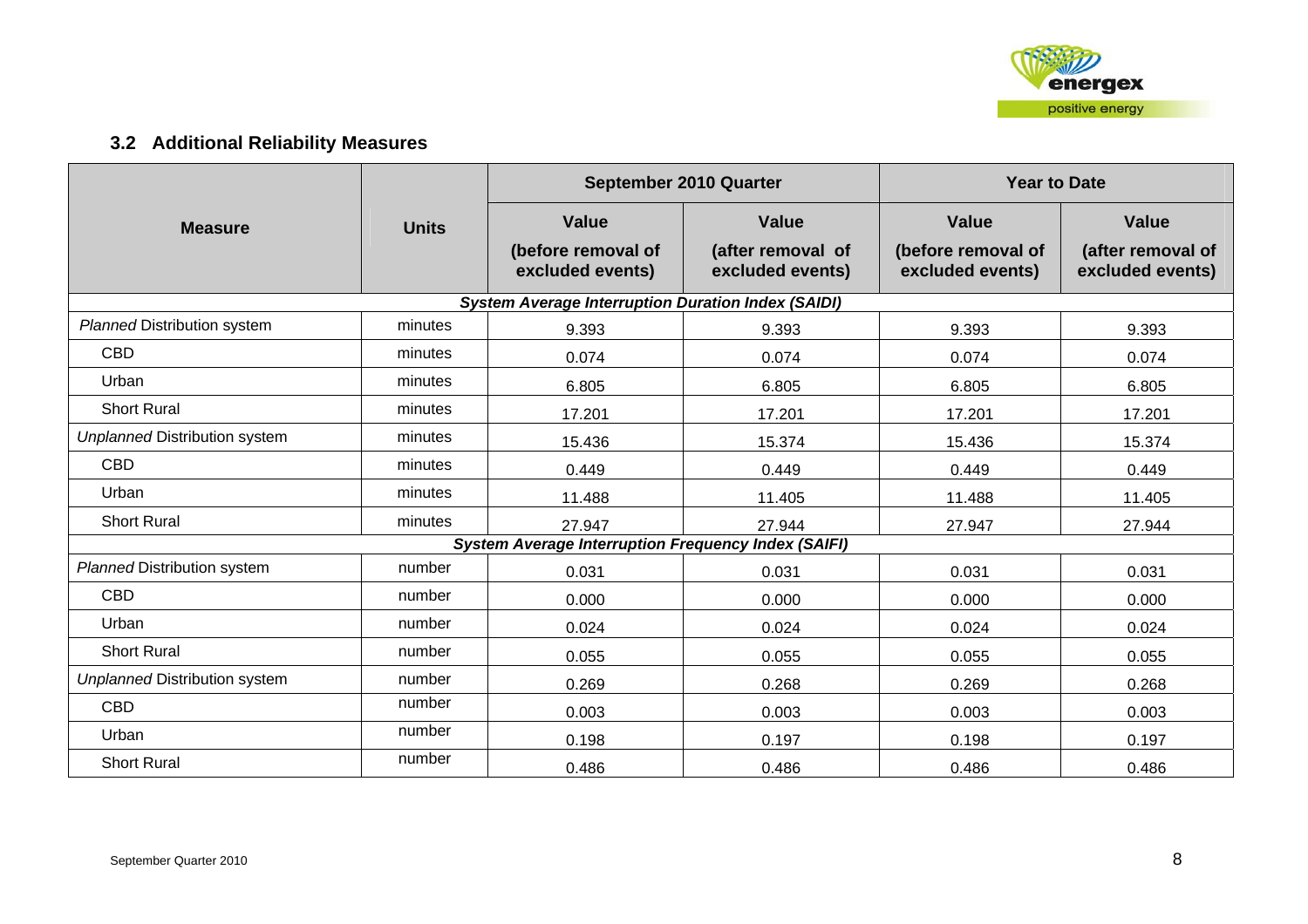

#### **4. EXPLANATION FOR EXCEEDING MSS**

| <b>Explanation</b> | <b>Exceeded MSS</b> |
|--------------------|---------------------|
| Not applicable     |                     |

#### **5. DESCRIPTION OF MAJOR EVENT DAYS**

| <b>Description of Events</b> | <b>Date</b> |
|------------------------------|-------------|
| Nil                          |             |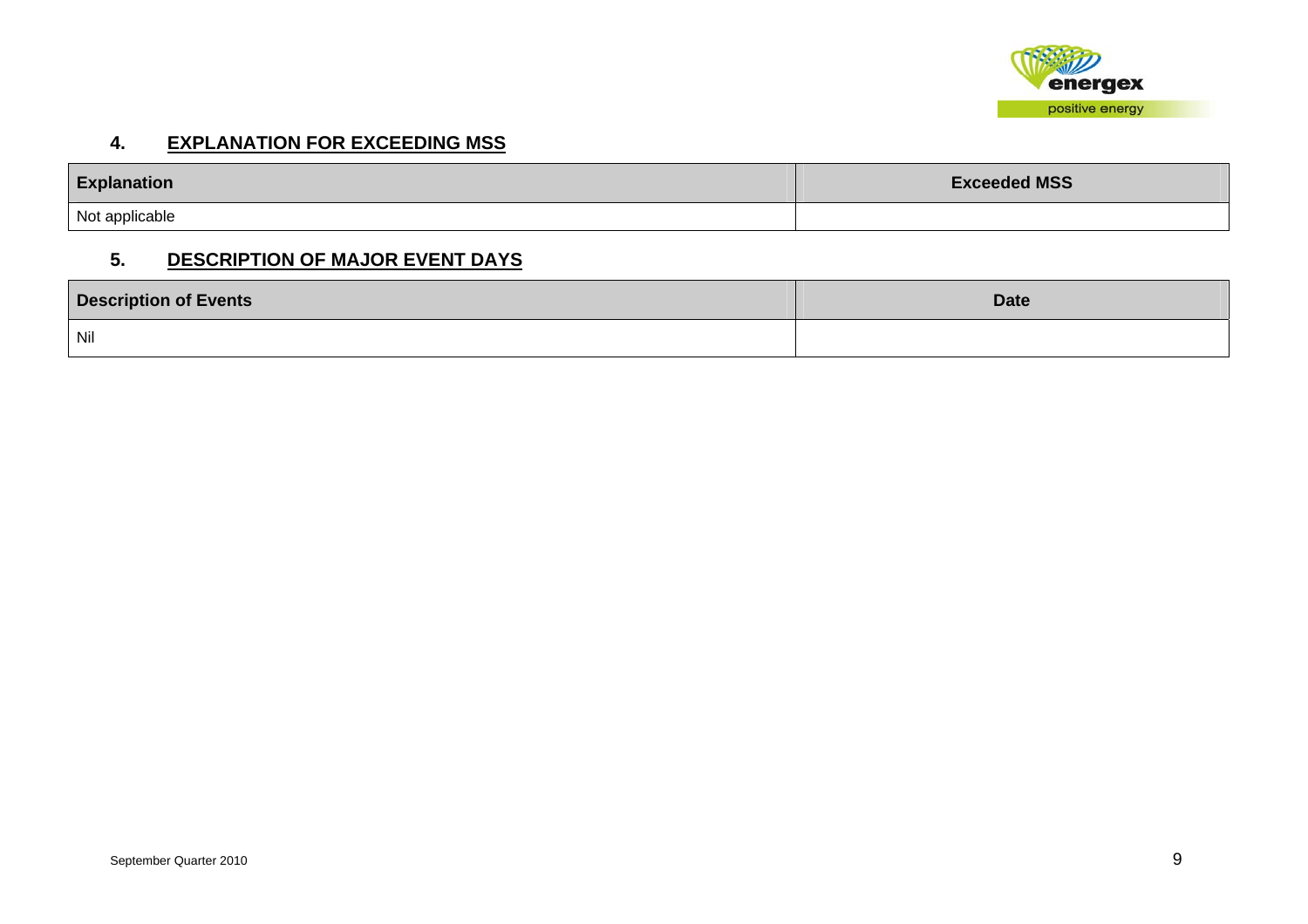

## **6. GUARANTEED SERVICE LEVELS – DISTRIBUTIONiv**

|                                                                       | <b>September Quarter 2010</b>   |                                            |                              | <b>Financial Year to Date</b>            |                                 |                                                   |                              |                                          |
|-----------------------------------------------------------------------|---------------------------------|--------------------------------------------|------------------------------|------------------------------------------|---------------------------------|---------------------------------------------------|------------------------------|------------------------------------------|
| <b>GSL Description</b>                                                | No. of GSL<br>payments<br>given | Total \$'s<br>for GSL<br>payments<br>given | No. of<br>customer<br>claims | No. of<br>customer<br>claims<br>rejected | No. of GSL<br>payments<br>given | Total \$'s for<br><b>GSL</b><br>payments<br>given | No. of<br>customer<br>claims | No. of<br>customer<br>claims<br>rejected |
| Non notification Planned Interruption<br>$-$ Business (GSL = \$65)    | 168                             | 10,920                                     | $\overline{4}$               | $\overline{4}$                           | 168                             | 10,920                                            | 4                            | 4                                        |
| Non notification Planned Interruption<br>- Residential (GSL = \$26)   | 1,770                           | 46,020                                     | 57                           | 41                                       | 1,770                           | 46,020                                            | 57                           | 41                                       |
| <b>New Connection - Failure to Complete</b><br>$(GSL = $52/day$ late) | 22                              | 3,224                                      | 3                            | 3                                        | 22                              | 3,224                                             | 3                            | $\mathbf{3}$                             |
| <b>Wrongful Disconnection</b><br>$(GSL = $130)$                       | 60                              | 7,800                                      | 36                           | 20                                       | 60                              | 7,800                                             | 36                           | 20                                       |
| <b>Failure to Reconnect</b><br>$(GSL = $52/day$ late)                 | 10                              | 364                                        | 13                           | 9                                        | 10                              | 364                                               | 13                           | 9                                        |
| Hot Water Complaint - Failure to<br>attend (GSL = $$52/day$ late)     | $\mathbf 0$                     | 0                                          | 1                            | $\mathbf{1}$                             | $\mathbf 0$                     | $\mathbf 0$                                       | $\mathbf{1}$                 | -1                                       |
| <b>Missed Scheduled Appointment</b><br>$(GSL = $52)$                  | 275                             | 14,300                                     | 8                            | 5                                        | 275                             | 14,300                                            | 8                            | 5                                        |
| Reliability - interruption duration<br>$(GSL = $104)$                 | 84                              | 8,736                                      | 1                            | $\mathbf 1$                              | 84                              | 8,736                                             | 1                            | -1                                       |
| <b>Reliability - interruption frequency</b><br>$(GSL = $104)$         | $\mathbf 0$                     | $\mathbf 0$                                | $\pmb{0}$                    | $\mathbf 0$                              | $\boldsymbol{0}$                | $\mathbf 0$                                       | 0                            | $\mathbf 0$                              |
| Total:                                                                | 2,389                           | 91,364                                     | 123                          | 84                                       | 2,389                           | 91,364                                            | 123                          | 84                                       |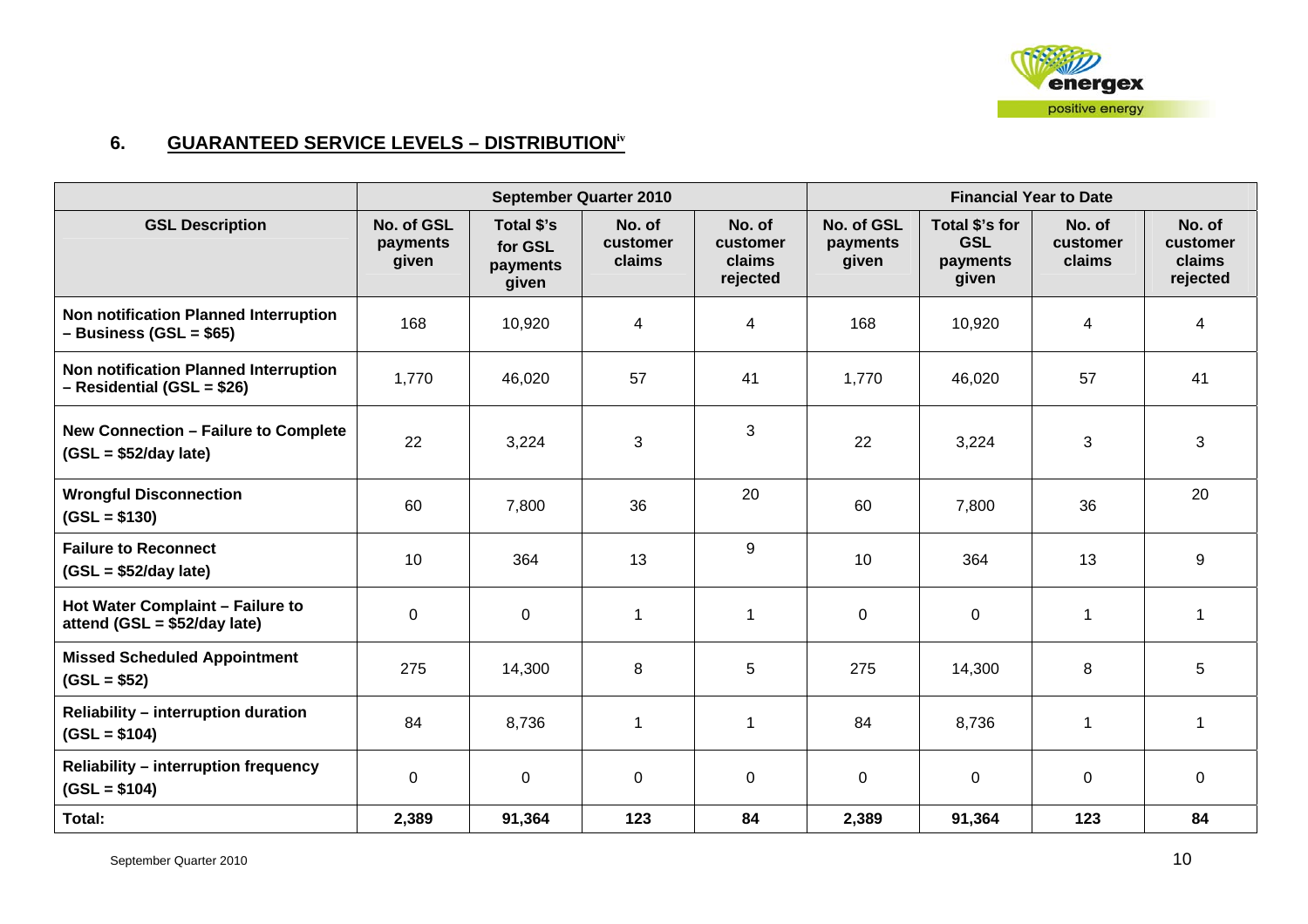

### **7. GUARANTEED SERVICE LEVELS – RETAIL**

|                                                                            |                                 |                                            | <b>September Quarter 2010</b> |                                          | <b>Financial Year to Date</b>   |                                                   |                              |                                          |
|----------------------------------------------------------------------------|---------------------------------|--------------------------------------------|-------------------------------|------------------------------------------|---------------------------------|---------------------------------------------------|------------------------------|------------------------------------------|
| <b>GSL Description</b>                                                     | No. of GSL<br>payments<br>given | Total \$'s<br>for GSL<br>payments<br>given | No. of<br>customer<br>claims  | No. of<br>customer<br>claims<br>rejected | No. of GSL<br>payments<br>given | Total \$'s for<br><b>GSL</b><br>payments<br>given | No. of<br>customer<br>claims | No. of<br>customer<br>claims<br>rejected |
| Non notification Planned Interruption -<br>Business (GSL = $$65$ )         | $\mathbf 0$                     | 0                                          | $\mathbf 0$                   | $\mathbf 0$                              | $\mathbf 0$                     | $\mathbf 0$                                       | $\mathbf 0$                  | $\overline{0}$                           |
| Non notification Planned Interruption -<br><b>Residential (GSL = \$26)</b> | $\mathbf 0$                     | 0                                          | 0                             | $\mathbf 0$                              | $\mathbf 0$                     | $\mathbf 0$                                       | 0                            | $\overline{0}$                           |
| <b>New Connection - Failure to Complete</b><br>$(GSL = $52/day$ late)      | $\mathbf 0$                     | 0                                          | $\mathbf 0$                   | $\mathbf 0$                              | $\mathbf 0$                     | $\mathbf 0$                                       | $\mathbf 0$                  | $\overline{0}$                           |
| <b>Wrongful Disconnection</b><br>$(GSL = $130)$                            | 8                               | 1,040                                      | $\mathbf 0$                   | $\mathbf 0$                              | 8                               | 1,040                                             | $\mathbf 0$                  | $\overline{0}$                           |
| <b>Failure to Reconnect</b><br>$(GSL = $52/day$ late)                      | 3                               | 312                                        | $\mathbf 0$                   | $\mathbf 0$                              | 3                               | 312                                               | $\mathbf 0$                  | $\overline{0}$                           |
| Hot Water Complaint - Failure to<br>attend (GSL = \$52/day late)           | $\mathbf 0$                     | 0                                          | $\mathbf 0$                   | $\mathbf 0$                              | $\mathbf 0$                     | $\mathbf 0$                                       | $\mathbf 0$                  | $\overline{0}$                           |
| <b>Missed Scheduled Appointment</b><br>$(GSL = $52)$                       | $\Omega$                        | $\mathbf 0$                                | 0                             | $\mathbf 0$                              | $\mathbf 0$                     | $\mathbf 0$                                       | $\mathbf 0$                  | $\overline{0}$                           |
| <b>Reliability - interruption duration</b><br>$(GSL = $104)$               | $\mathbf 0$                     | $\mathbf 0$                                | $\mathbf 0$                   | $\mathsf 0$                              | $\mathbf 0$                     | $\mathbf 0$                                       | $\mathbf 0$                  | $\overline{0}$                           |
| <b>Reliability - interruption frequency</b><br>$(GSL = $104)$              | $\mathbf 0$                     | $\overline{0}$                             | $\mathbf 0$                   | $\mathbf 0$                              | $\mathbf 0$                     | $\mathbf 0$                                       | $\mathbf 0$                  | $\overline{0}$                           |
| Total:                                                                     | 11                              | 1,352                                      | $\pmb{0}$                     | $\mathbf 0$                              | 11                              | 1,352                                             | $\mathbf 0$                  | $\mathbf 0$                              |